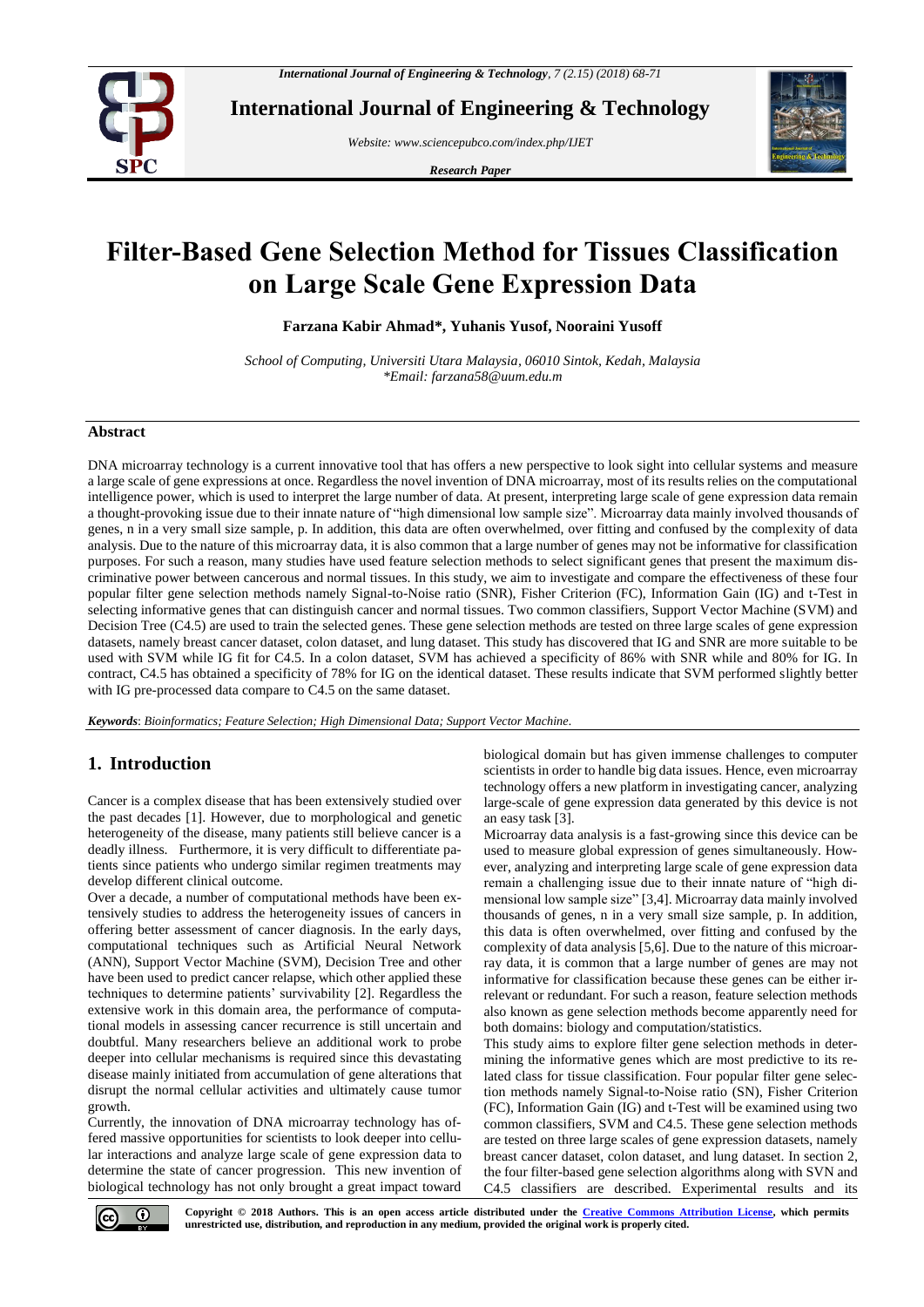corresponding discussion are presented in section 3. Finally, concluding remarks is given in section 4.

# **2. Filter-based gene selection methods for large scale gene expression data**

Tissues classification is an important step to differentiate cancerous and non-cancerous cells in which appropriate treatments can be prescribed to patients. In such attempts, gene selection methods are considered as an essential phase to select optimal features/gene sets can be further used to classify the human tissues to cancerous or non-cancerous group. However, so far only a few computational studies have compared the performance of gene selection method. Hence this study aims to evaluate the performance of gene filteringbased methods to select informative gene that could distinguish class related to tissues classification. In this study, filter-based gene selection is used as it offers easy ways to measure optimal genes, able to rank the selected genes and provide less computational time.



**Fig 1:** Research framework

The research framework as shown in Figure 1 is constructed to achieve the stated aim. This research framework consists of three main phases, which are; a) Phase I - Data preprocessing phase, b) Phase II - Gene selection phase, and c) Phase III - Validation phase. Each of these phases is explained in the following sub-sections. On the other hand, Figure 2 illustrated the research activities that are initiated to compare the filter-based gene selection methods.

# **2.1. Data pre-processing phase**

Data pre-processing is the initial step in this research, in which obtained datasets undergo the process of imputation to address the missing values issue. The proposed method is performed and tested on three large scales of gene expression datasets, namely breast cancer dataset, colon dataset, and lung dataset. These datasets are obtained from various sources available in National Cancer Institute and the parameter of these datasets is as given in Table 1. 3.

**Table 1:** Properties of gene expression dataset tested

|                |                 |                         | .  |
|----------------|-----------------|-------------------------|----|
| <b>Dataset</b> | Number of genes | <b>Number of tissue</b> | cl |
|                |                 | samples                 | ni |
| Breast cancer  | 24.481          |                         |    |
| Colon cancer   | 6.500           |                         |    |
| Lung cancer    | 12.533          |                         | Ζ. |



**Fig 2:** Flow chart of research activities

Prior the subsequent analysis, missing values in gene expression datasets is addressed by using k-nearest neighbor (KNN). This technique has been proposed by many researchers and proven to be robust [7] in imputing missing values [8,9,10]. Furthermore, KNN less affects the performance of downstream analysis. Hence, KNN with Euclidean distance and weighted neighbor genes are used to calculate the missing values in this study

#### **2.2 Filter-based gene selection phase**

Microarray measures thousands of gene expression profiles that commonly contain redundant and non-informative genes that may jeopardize the performance of any standard classifiers in the downstream analysis. Hence, gene selection methods have become a necessity to reduce the complex time processing and enhance the accuracy of classifier. In this study, four filter filter-based gene selection techniques namely SNR, FC, IG and t-Test are used to select the informative genes before classifying them in the SVM and C4.5 assifier. The following sections described in detail of these techiaues.

### **2.2.1 Signal-to-noise ratio**

SNR is a statistical gene selection method that measures the mean and standard deviation of gene that could be used to distinguish tissues sample into a particular class in respect to another class. The formula of SNR used in this study is as given below:

$$
\mu_{class1} - \mu_{class2} / \delta_{class1} - \delta_{class2}
$$
 (1)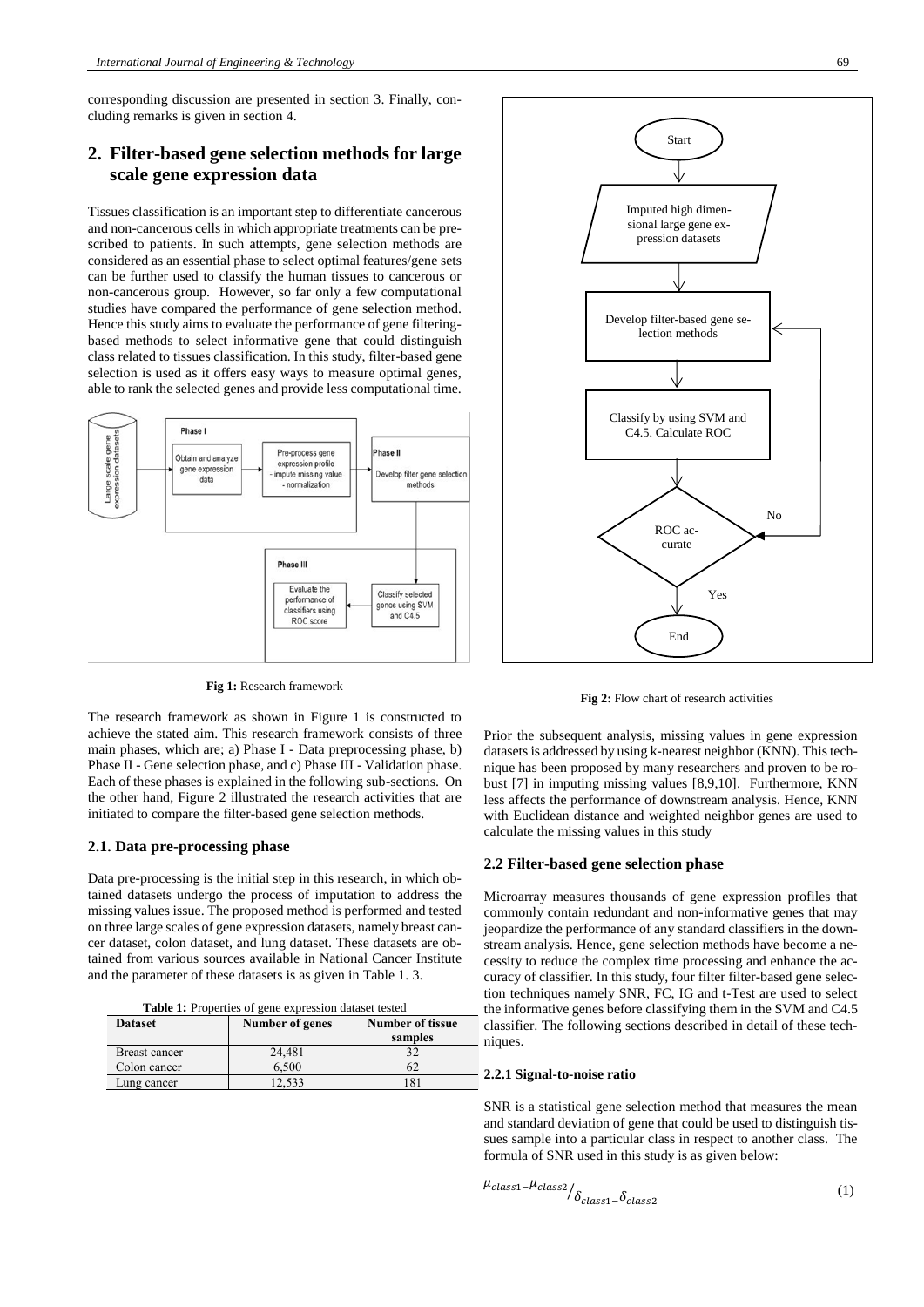where  $\mu$  is the mean and  $\delta$  is standard deviation of tissue sample for class  $1 =$  cancerous group and class  $2 =$  non-cancerous group

#### **2.2.2 Fischer criterion**

FC is a parametric criterion that used linear projection to convert high dimensional data into one single dimension. This technique basically minimized the variance within a group and attempts to maximize the mean between difference groups. FC is defined as given the formula below:

$$
FC = \frac{|m_1 - m_2|^2}{S_1 - S_2} \tag{2}
$$

where m1 and m2 are the mean of cancerous and non- cancerous class and s is the variance.

#### **2.2.3 Information gain**

IG is a popular gene selection technique used to obtain genes that can differentiate two different groups. The underlying concept of this technique is from the information theory. It use an entropy function to calculate the weight of a feature to partition the tissue samples. Formula of IG is as illustrated below:

$$
IG(F, S) = \sum_{v = values F} \frac{|S_v|}{|S|} (Entropy(S) - Entropy(S_v)) \quad (3)
$$

where F is possible genes and S is proportion of classes

#### **2.2.4 T-test**

T-test is a statistical hypothesis that measures the differences between two classes when normal distribution of these classes is unknown. T-test is measured as shows below:

$$
T - test = \frac{|\mu^{i+} - \mu^{i-}|\}{\sqrt{\frac{(\sigma^{i+})^2}{n^+} + \frac{(\sigma^{i-})^2}{n^-}}}
$$
(4)

Where  $\mu$  is the mean and  $\delta$  is standard deviation for two difference classes,  $n + =$  cancerous samples and  $n - =$  non-cancerous samples.

## **2.3 Validation phase**

Receiver Operating Characteristics (ROC) curve is used in this study to calculate and determine the performance of filter-based gene selection techniques. In addition, various other metrics are used to measure ability of these techniques to separate the tissues sample into different groups. Formula one of these metrics are given below:

$$
Accuracy = \frac{TP + TN}{TP + FP + TN + FN} \tag{5}
$$

Where TP is true positive; TN is true negative; FP is false positive; and FN is false negative

Moreover, the proposed techniques are also validated by using 10 fold cross validation

# **3. Experimental results and discussion**

In this study, comparative analysis of four filter-based gene selection techniques, namely SNR, FC, IG and T-test are conducted to determine the discriminative power of SVM and C4.5 classifier. At the beginning, prior the downstream analyses of gene selection method, the selected gene expression datasets have been analyzed using heat map. A heat map is a graphical representation of data where the individual values contained in a matrix. Genes are portrait in rows while samples are represented in columns. The values of gene expression, Xij, on the other hands are visualized in a color form, where green color denotes to down regulated genes (under expressed), and red color signifies upregulated genes (over expressed). The obtained publicly genes expression dataset have been analyzed using heat map to determine the distribution of gene expression. This analysis is executed using R function in a biocLite R package.

Figure 3 shows the performance of gene selection techniques. The first row illustrated results obtained when was run with SVM and second row is for C4.5. Detail results are presented in Table 2 and Table 3.

**Table 2:** The accuracy results of SVM classifier on ten-fold cross validation

| Dataset/<br>Number of | <b>Original</b> |            | 500 genes |     |     |                 | 200 genes |     |     |                       | 100 genes |     |     | 50 genes   |     |     |     |  |
|-----------------------|-----------------|------------|-----------|-----|-----|-----------------|-----------|-----|-----|-----------------------|-----------|-----|-----|------------|-----|-----|-----|--|
| genes                 |                 | <b>SNR</b> | FC        | IG  |     | <b>SNR</b>      | FC        | IG  | T   | <b>SNR</b>            | FC        | IG  | T   | <b>SNR</b> | FC  | IG  |     |  |
| <b>Breast cancer</b>  | .63             | .74        | .60       | .78 | .45 | $\parallel .76$ | .58       | .80 |     | $.50$ $\parallel .70$ | .57       | .75 | .61 | .68        | .57 | .70 | .60 |  |
| Colon cancer          | .80             | .87        | .82       | .88 | .80 | $\vert$ .87     | .80       | .90 | .82 | .85                   | .81       | .87 | .80 | .82        | .80 | .85 | .82 |  |
| Lung cancer           | .83             | .87        | .60       | .87 | .50 | .89             | .63       | .85 | .51 | .91                   | .65       | .84 | .50 | .89        | .68 | .80 | .50 |  |

**Table 3:** The accuracy results of C4.5 classifier on ten-fold cross validation

| Dataset/<br>Number of | <b>Original</b> |            |     | 500 genes |     |                 |     | 200 genes |     |             |     | 100 genes |     | 50 genes    |     |     |     |
|-----------------------|-----------------|------------|-----|-----------|-----|-----------------|-----|-----------|-----|-------------|-----|-----------|-----|-------------|-----|-----|-----|
| genes                 |                 | <b>SNR</b> | FC  | IG        |     | <b>SNR</b>      | FC  | IG        | T   | <b>ISNR</b> | FC  | IG        | T   | <b>SNR</b>  | FC  | IG  |     |
| <b>Breast cancer</b>  | .57             | .60        | .60 | .78       | .40 | $\parallel .65$ | .58 | .80       | .40 | .57         | .57 | .75       | .41 | $\vert$ .60 | .57 | .70 | .40 |
| <b>Colon cancer</b>   | .70             | .72        | .65 | .88       | .70 | .70             | .70 | .90       | .80 | .70         | .81 | .87       | .80 | .70         | .80 | .85 | .82 |
| Lung cancer           | .80             | .70        | .75 | .87       | .60 | .70             | .63 | .85       | .41 | .70         | .65 | .84       | .50 | .70         | .68 | .80 | .50 |

Experimental results in Table 2 and Table 3 have shown that gene selection is an important and crucial task in enhancing the accuracy of classifiers. The results have revealed that classifier performance could be further increased in comparison to the used of original datasets, for both classifier; SVM and C4.5. The comparative analysis has shown that SNR and IG techniques work better compare to other filter-based gene selection techniques when run with SVM, with mean accuracy of 83% and 84%, respectively.

This study also has discovered that SNR and IG are more suitable to be used with SVM while IG fit perfectly for C4.5. In a colon dataset, SVM has achieved a specificity of 86% with SNR while and 80% for IG. In contract, C4.5 has obtained a specificity of 78% for IG on the identical dataset. These results indicate that SVM performed slightly better with IG pre-processed data compare to C4.5 on the same dataset. Furthermore, it has been discovered that these filter-based gene selection techniques, SNR, IG, FC and T-test performed better in colon dataset in comparison to